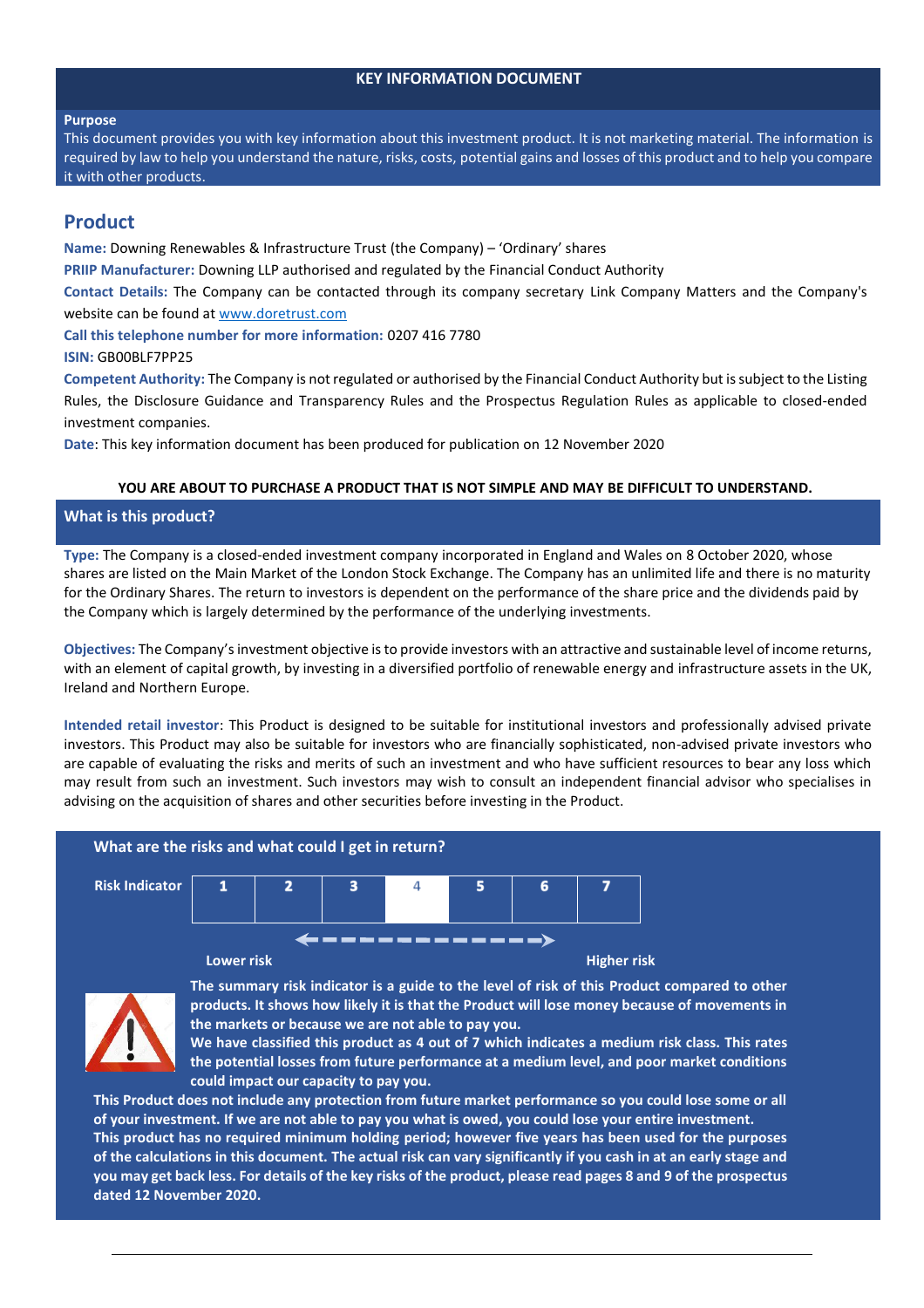## **Performance Scenarios**

**The table below** shows the money you could get back over the recommended holding period, under different scenarios, assuming that you invest £10,000 from the outset. The scenarios shown illustrate how your investment could perform. You can compare them with the scenarios of other products.

The scenarios presented are an estimate of future performance based on evidence from the past on how the value of this investment varies and are not an exact indicator. What you get will vary depending on how the market performs and how long you keep the investment.

The stress scenario shows what you might get back in extreme market circumstances, and it does not take into account the situation where the Company is not able to pay you.

This information is compiled according to prescribed formulae which take into account, amongst other things, past performance. In the opinion of the PRIIP Manufacturer, and based on the current portfolio construction, the Product is unlikely and not designed to achieve consistent performance in line with the favourable scenario presented.

The figures shown include all the costs of the Product itself but may not include all the costs that you pay to your advisor or distributor. The figures do not take into account your personal tax situation, which may also affect how much you get back.

| <b>Investment Scenarios</b> |                                     | 1 year     | 3 years   | 5 years<br>(recommended<br>holding period) |
|-----------------------------|-------------------------------------|------------|-----------|--------------------------------------------|
| <b>Stress Scenario</b>      | What you might get back after costs | £1,593     | £5,054    | £5,422                                     |
|                             | Average Return each year            | $-84.07\%$ | $-20.35%$ | $-11.52%$                                  |
| Unfavourable scenario       | What you might get back after costs | £9,335     | £9,921    | £10,945                                    |
|                             | Average return each year            | $-6.65\%$  | $-0.26%$  | 1.82%                                      |
| Moderate scenario           | What you might get back after costs | £10,937    | £13,089   | £15,664                                    |
|                             | Average return each year            | 9.37%      | 9.39%     | 9.39%                                      |
| <b>Favourable scenario</b>  | What you might get back after costs | £12,824    | £17,283   | £22,437                                    |
|                             | Average return each year            | 28.24%     | 20.01%    | 17.54%                                     |

## **What happens if the Company is unable to pay out?**

As a shareholder of the Company which is a listed company you would not be able to make a claim to the Financial Services Compensation Scheme about the Company in the event that the Company is unable to pay out. A default by the Company or any of the underlying holdings could affect the value of your investments.

## **What are the costs?**

The Reduction in Yield (RIY) in the table below shows what impact the total costs you pay will have on the investment return you might get. The total costs take into account one-off, ongoing and incidental costs. The amounts shown here are the cumulative costs of the Product itself, for three different holding periods. The figures assume you invest £10,000. The figures are estimates and may change in the future.

## **Costs over time**

The person selling you or advising you about this Product may charge you other costs. If so, this person will provide you with information about these costs and show you the impact that all costs will have on your investment over time.

| <b>Investment Scenarios</b>        | If you cash in after 1 year | If you cash in after 3 years | If you cash in after 5 years |
|------------------------------------|-----------------------------|------------------------------|------------------------------|
| <b>Total costs</b>                 | £180                        | £658                         | £1334                        |
| Impact on return (RIY) per<br>year | 1.80%                       | 1.80%                        | 1.80%                        |